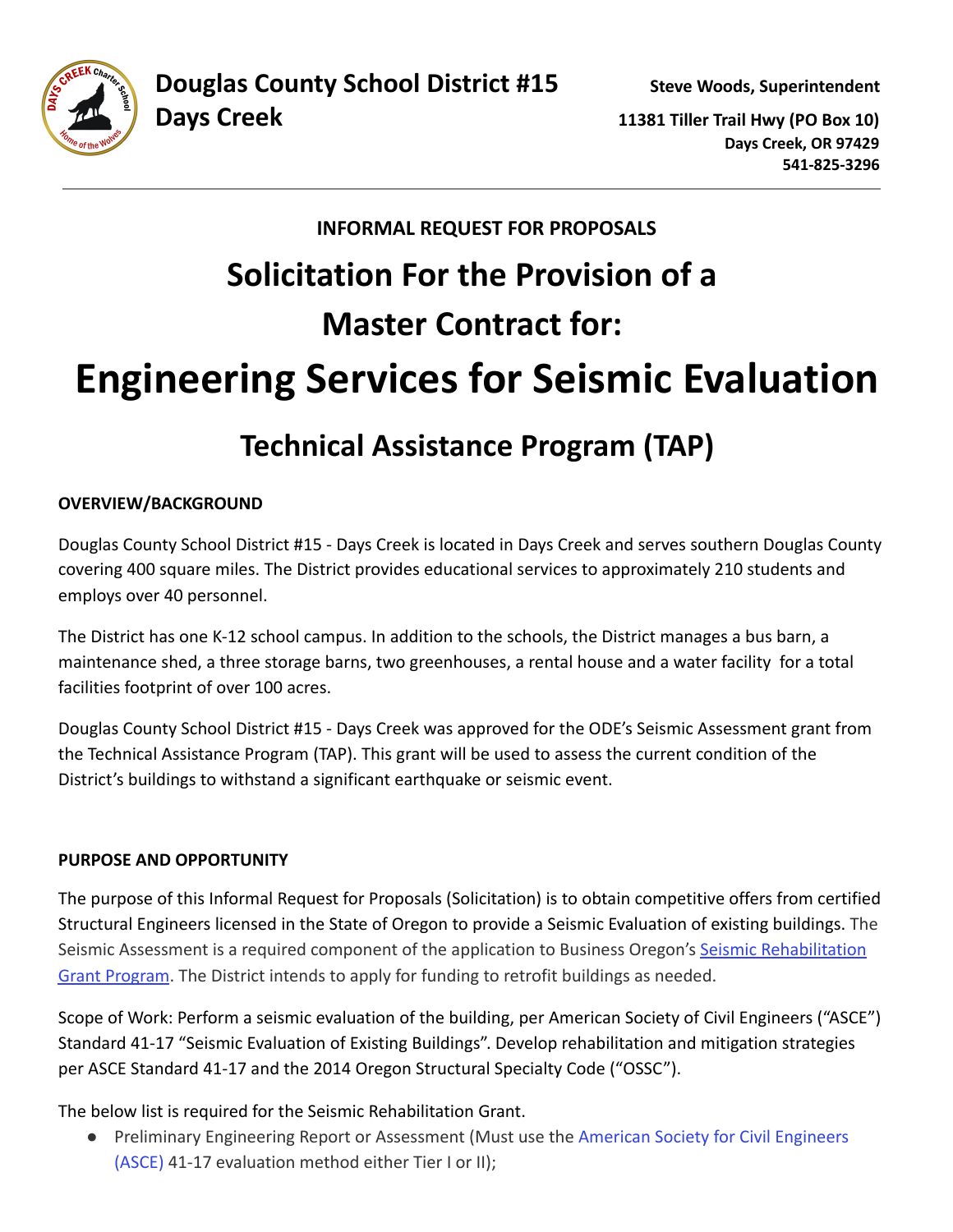- Cost Estimate (Project management, construction management, asbestos abatement, testing, permitting, construction, labor);
- Benefit Cost Analysis;
- Photos of the Buildings Proposed for Rehabilitation; and
- Department of Geology and Mineral Industries (DOGAMI) [Rapid Visual Screening \(RVS\) Seismic Needs](https://www.oregongeology.org/rvs/reports.htm) [Assessment](https://www.oregongeology.org/rvs/reports.htm)

### **SEISMIC ASSESSMENT REQUIREMENTS FROM THE TAP GRANT**

- Must be certified by a [Structural Engineer licensed](https://www.oregon.gov/osbeels/resources/pages/look-up-a-license.aspx) in the State of Oregon.
- The report must conform to the requirements outlined in [OAR 581-027-0045.](https://secure.sos.state.or.us/oard/viewSingleRule.action?ruleVrsnRsn=273815) All applications must now contain the ASCE 41-17 checklists and all shelter projects must be retrofit to Immediate Occupancy standards.
- The Seismic Assessment is a key component of the grant application for [Business Oregon's Seismic](https://www.oregon.gov/biz/programs/SRGP/Pages/default.aspx) [Rehabilitation Grant Program.](https://www.oregon.gov/biz/programs/SRGP/Pages/default.aspx) Through the SRGP, school districts can apply for funding to retrofit buildings. All SRGP applications must now contain the ASCE 41-17 checklists and all shelter projects must be retrofit to Immediate Occupancy standards. Alternately, if the SRGP is not an option, districts can include seismic rehabilitation projects in their local bond campaign.
- Final reports and invoices for all 2022 TAP grants should be submitted to ODE by December 31, 2023. Please submit documents via email to the TAP Administrator or ODE.SchoolFacilities@ode.oregon.gov. Your district may also submit files greater than 5 MB vi[a](https://district.ode.state.or.us/apps/xfers/) [Secure File Transfer.](https://district.ode.state.or.us/apps/xfers/)
- ODE allows districts to submit invoices for work that was started in the current fiscal year. For 2022 grant recipients this is from July 1, 2021, to the end of the grant period, December 31, 2023.

# **SOLICITATION SCHEDULE**

The dates for the selection process are set forth below. The dates are specific and will be followed to the extent reasonably possible. The purpose of this schedule is for the Proposer information only. The District reserves the right to deviate from this schedule.

| <b>Request for Proposal Issued</b>                    | May 16, 2022            |
|-------------------------------------------------------|-------------------------|
| Deadline for inquiries and requests for clarification | June 10, 2022           |
| <b>Proposal Due Date</b>                              | June 13, 2022 at 5 p.m. |
| District team evaluation and interviews (if needed)   | June 14 - 17, 2022      |
| <b>Notification of Intent to Award</b>                | June 20, 2022           |

#### **TIMELINE**

Proposals will be accepted until **June 13, 2022 at 5:00 p.m.** Accepted proposers may begin work on **July 1, 2022** and should be completed by **October 1, 2022.**